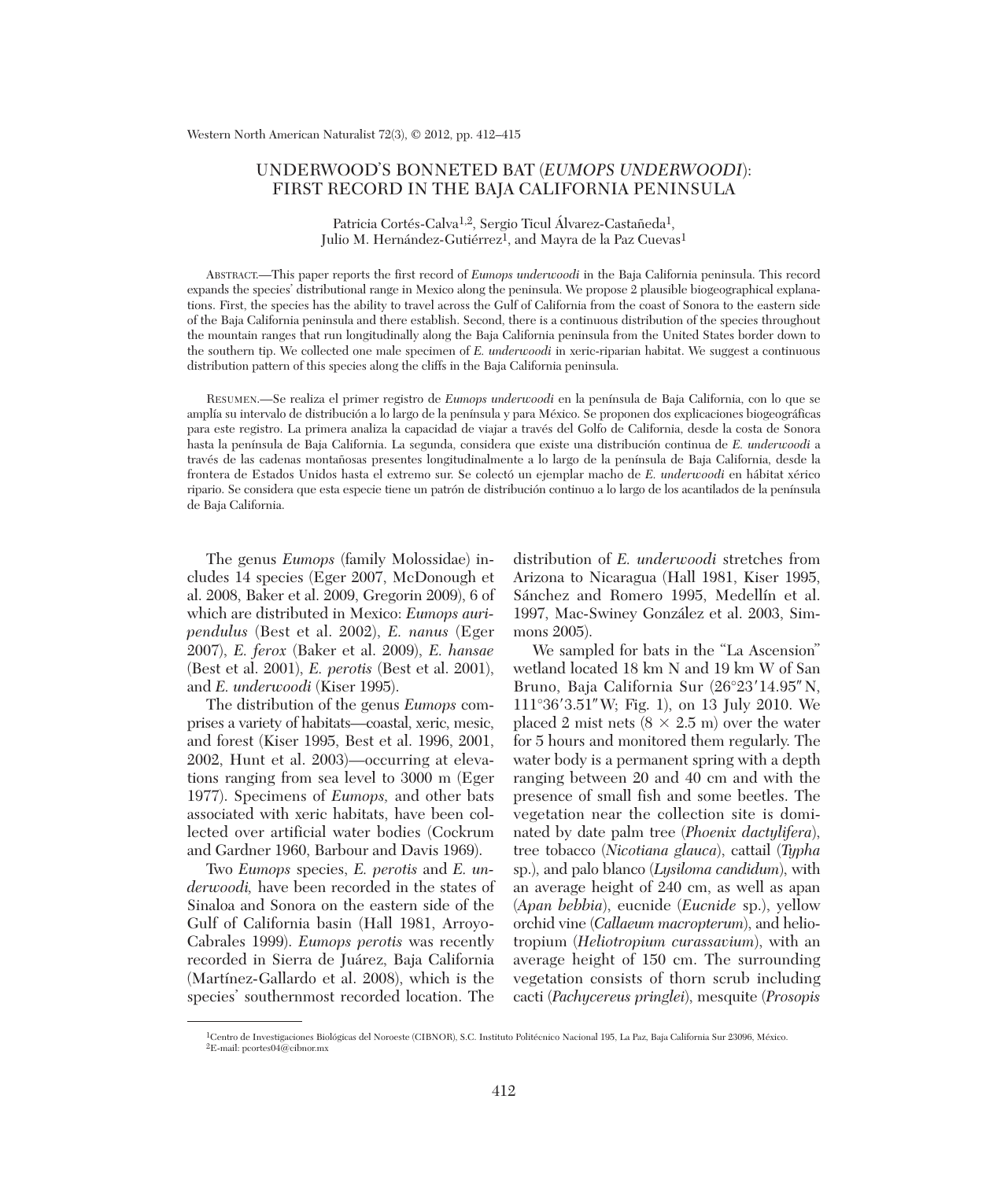

Fig. 1. Map of the Baja California Peninsula showing the collection site (star).

*palmeri*), cholla (*Cylindropuntia cholla*), Palo Verde (*Cercidium microphyllum*), limberbush (*Jatropha cuneata*), and sweet acacia (*Acacia farnesiana*), with an average height of 250 cm.

We collected one *E. underwoodi* male (CIB catalog number 18139) on the xeric-riparian habitat along the watercourses. It was captured at 23:40 (4 hours after sunset) on the second line (top) of the net placed on the river bed. The scrotum was not evident, but the throat gland was evident and gave off a slightly musky odor. In the laboratory, we recorded morphometric measurements of the skull and established the pelage color according to the Munsell color system (Munsell 2000).

External measurements (mm) of the specimen were as follows: total length 153.0, tail 55.0, hindfoot 12.0, ear 26.0, and forearm 66.0; body mass was 44.0 g. Cranial measurements (mm) for the specimen were as follows: greatest length of skull 28.30, condylobasal length 26.30, zygomatic breadth 17.30, mastoid breadth 13.46, braincase breadth 14.45, braincase depth 11.50, palatal length 11.22, breadth across upper molars 11.13, maxillary tooth row length 11.66, width across upper canines 6.19, postorbital constriction 5.60, mandible length 21.20, and mandibular tooth row length 12.60.

The dorsal color was a grayish brown (10YR5/2) with a white hair base (10YR8/1). The ventral color was light gray (10YR7/2). The dorsal hair was soft and short compared to hair on the hindquarters, which was longer (approximately 12.8 mm). The ears were long and when pushed forward reached the tip of the nose. The specimen had short hairs on the edge of the calcaneus.

The *E. underwoodi* specimen and tissue were deposited in the Centro de Investigaciones Biologicas del Noroeste (CIB Mammal Collection), as per the recommendations of the Animal Care and Use Committee of the American Society of Mammalogists (1998).

Other bats captured included 3 N*yctino mops femorosaccus*, 1 *Mormoops megalophylla*, 4 *Leptonycteris yerbabuenae*, 22 *Antrozous pallidus*, 1 *Corynorhinus townsendii*, 4 *Eptesicus fuscus*, 4 *Myotis volans*, and 6 *Parastrellus hesperus*. These 8 species represent 4 families: Molossidae, Mormoopidae, Phyllostomidae, and Vespertilionidae. The first species collected were *Parastrellus* and *Myotis* (1 hour after sunset), followed by *Nyctinomops*, *Coryno rhinus*, and *Leptonycteris* (2 hours after sunset). From 22:30 (3 hours after sunset) the most abundant species were *Antrozous pallidus* and *Parastrellus*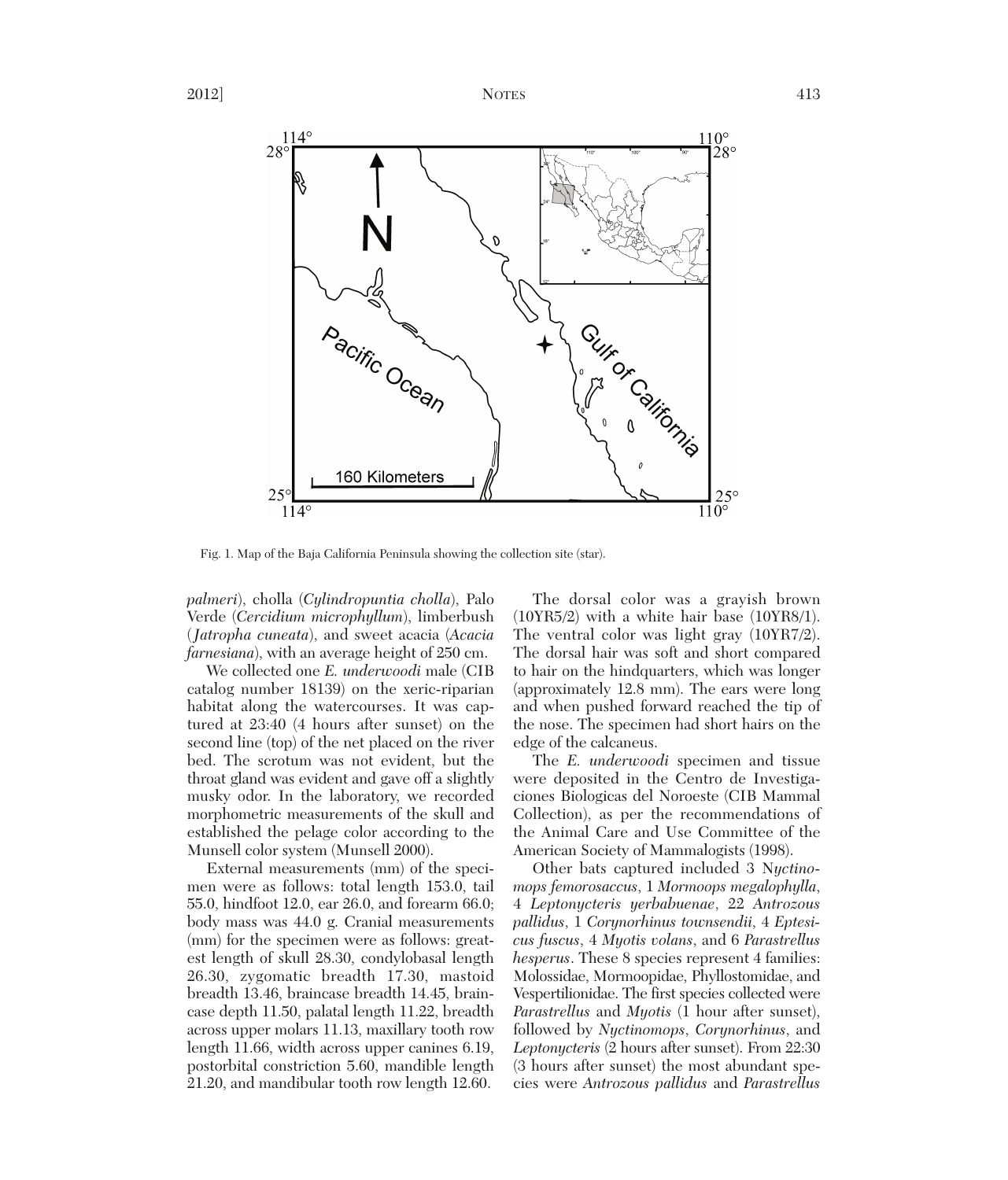*hesperus*. Capture success was 6 bats per m2 of net per hour per night.

*Eumops underwoodi* is widely distributed from Arizona (USA) to Nicaragua (Simmons 2005). The specimen we collected is the only known record in the Baja California peninsula (Villa-R. 1967, Hall 1981, Arroyo-Cabrales 1999). Our capture of *E. underwoodi* is biogeographically important because the closest known record is 1 km W of San José de Guaymas, Sonora (Hall 1981), approximately 175 km across the Gulf of California. According to the original description (Benson 1947) and systematics studies made by Eger (1977), the specimen we collected corresponds to *E. underwoodi sonoriensis*. This subspecies is smaller (body, forearm, and skull) than *E. u. underwoodi* and shows some differences in pelage color, in addition to its allopatric distribution (Gregorin 2009). The specimen collected in the Baja California peninsula had a coloration slightly paler than *E. u. underwoodi* and similar to Benson's (1947) original description of pelage color (brown). It had a small skull with measurements near the minimums given by Benson (1947).

We propose 2 explanations for the presence of *E. underwoodi* in the Baja California peninsula. First, this species presumably is capable of traveling the 150–200-km width across the Gulf of California from the coast of Sonora to the eastern side of the Baja California peninsula. Some bat species migrate and travel great distances in the breeding season (Ceballos et al. 1997, Hedenström 2009), and some molossids migrate long distances (Cockrum 1969).

The second explanation, and in our opinion the most parsimonious one, proposes a continuous distribution of *E. underwoodi* through the Sierra de Juárez, Sierra San Pedro Mártir, Sierra Guadalupe, and Sierra de la Giganta, which run longitudinally along the Baja California peninsula from the U.S. border to the southern tip. Recent records of congener *E. perotis* on the Baja California peninsula (Martinez-Gallardo et al. 2008) lend supporting evidence to the idea of a continuous distribution of *E. underwoodi* through the peninsula. We also suggest that the heterogeneity that characterizes the Baja California desert environment (Riddle and Hafner 2006) favors the occurrence of *Eumops* (and other bat genera) in this region, given the ecological plasticity of this genus in selecting roosts, foraging place,

and food availability (Fenton 1989, 1990, Siemers et al. 2001, Pio et al. 2010). Slopes and physiography in these mountain ranges are optimal for initiating flight into the open spaces high above the ground where molossid bats typially hunt (Iñiguez-Dávalos 2005). Also, vegetation types and structure are present for roosting and for feeding on arthropods, as well as nectar, pollen, and flowers (Cockrum 1960, Schnitzler and Kalko 2001, Tibbitts et al. 2002). More specifically, *Eumops underwoodi* is associated with mountain cliffs and possibly uses cactus cavities as roost sites, as reported for *Eumops* in Sonoyta where this species occupied cavities in saguaro cacti (Tibbitts et al. 2002).

Also, our data on bat species richness and total number of bats on "La Ascension" indicate that this place on the Baja Peninsula is a "hot spot," with resources (roosts, foraging places, and food availability) important in supporting bat fauna. These wetland environments could provide vegetation types optimal for refuges or roosting.

In conclusion, the biogeographic implications of the record we present herein are critical because *E. underwoodi* likely has a wider distribution throughout the Baja California peninsula than the few records indicate. *Eumops underwoodi* is a large and conspicuous species, but one that is difficult to collect due to its habits of using cliffs for refuge and flying at high altitudes above the substrate (Schmidly 1991). Additionally, specific natural history studies in the Baja California peninsula have not focused on bats, and monitoring and collection efforts are scant. This first record confirms the importance of wetlands in desert environments, since *E. underwoodi* has been reported as having a wet-tropical distribution (Arroyo-Cabrales 1999).

This project was undertaken with a grant provided by the *Comisión Nacional para el Conocimiento y Uso de la Biodiversidad* (CONABIO) [GT033 "Inventario de los murciélagos de las zonas desérticas y semidesérticas del norte de México" to Patricia Cortés-Calva]. Scientific collection licenses were granted by SEMARNAT (FAUT-0051). We ac knowledge D. Dorantes for the English edition.

## LITERATURE CITED

ANIMAL CARE AND USE COMMITTEE OF THE AMERICAN SOCIETY OF MAMMALOGISTS. 1998. Guidelines for the